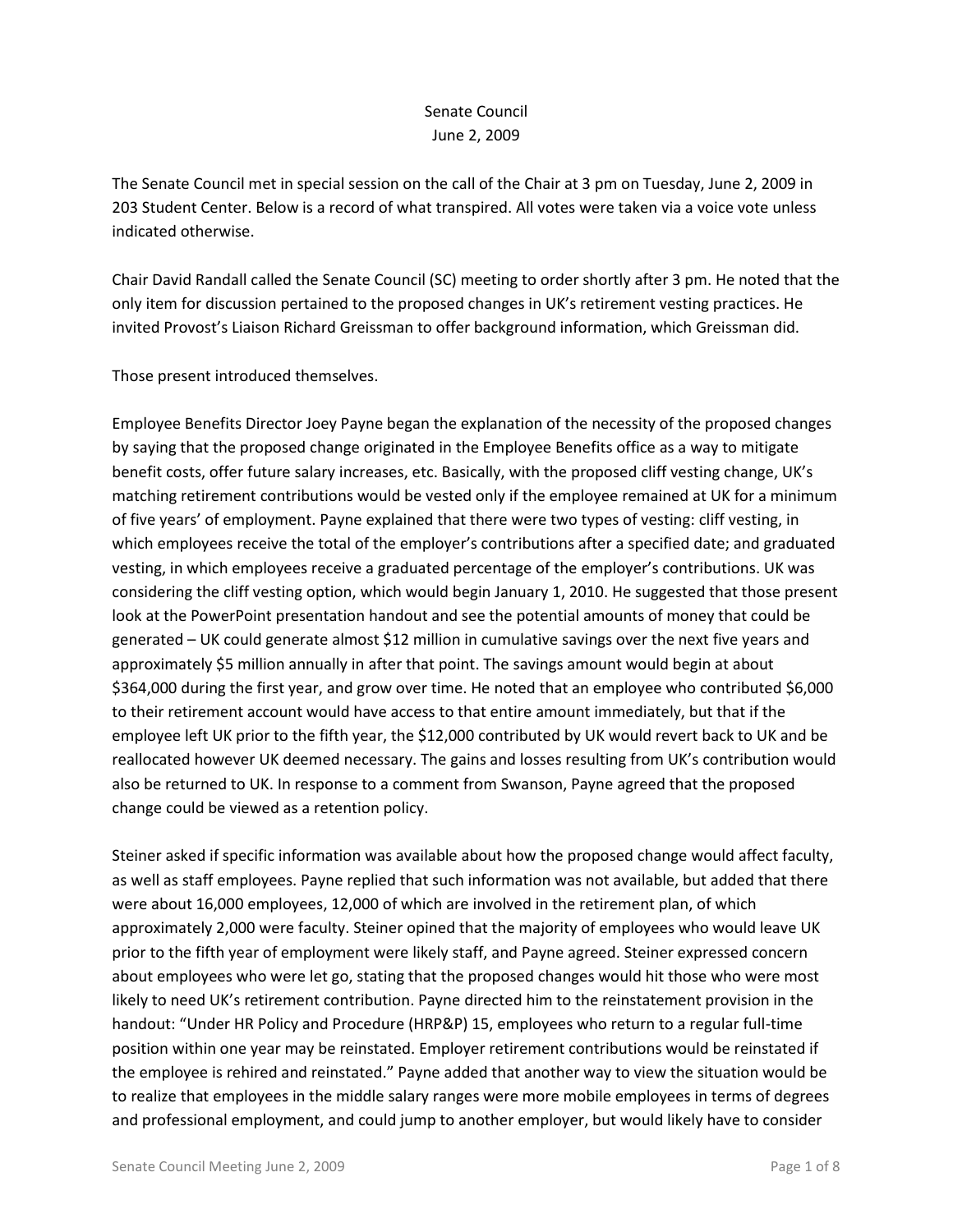benefits in their entirety if making an employment change. Employees in lower pay ranges might also choose to change employers, but maintenance and clerical-type jobs elsewhere often do not include benefits similar to UK's.

Greissman opined that staff, especially lower-paid staff, see UK's benefits as a financial boon – UK offers benefits of a caliber not often seen elsewhere. He thought that employees routinely remained at UK if at all possible, unless there was an issue of poor performance or familial exigencies. Steiner expressed continued concern about employees who were laid off and the effect of cliff vesting on them.

Professor Kaveh Tagavi wondered if it would be fairer to have an exception for employees who left UK against their will, but the general response was that it was not out of the realm of possibility for an employee to "act up" to ensure termination against their will and the accompanying vesting exception. Guest Tagavi then asked if anyone had thought about simply not having any employer contribution for two years (or three, etc.), with immediate contribution vesting to follow. Payne said that a one-year time period was considered, and said that there used to be a one-year waiting period. The one-year wait actually penalized the individuals who stayed, though. The amount not contributed by UK during that one year, along with interest, could add up to a significant amount by the time of retirement. He said that although it was an option, things would begin to look pretty draconian if benefits were missing during the initial year(s) of employment.

Everett commented about forced layoffs – he opined that in the next couple of years, programs would have to look seriously at the possibilities of layoffs. In response to a comment by Yanarella about terminology, Associate Vice President for Human Resources Kim Wilson explained that there was a difference between a layoff and a reduction in work force. A reduction in work force would occur when a position was eliminated and ceased to exist after a department determined that the area could function without the position. Layoffs would occur if funding were unavailable for a position that the department needed; if funding returns, the person will be brought back. Regarding layoffs, Guest Wilson explained that the Staff Senate suggested expanding the reinstatement period past one year, but that there was a problem with any time frame – many employees come and go, and it was hard to draw the line somewhere that is fair and equitable for all concerned. Although the present time was somewhat fiscally unusual, historically speaking most employees who are subjected to a reduction in work force are able to find work in another area of UK.

Payne continued going over the handout. He explained that if the vesting proposal were approved, employees would only be able to obtain loans on their contributions (not UK's contributions) until vested. If the change were approved, there would be revisions to UK's Human Resources Policy and Procedure 15.0, regarding employee reinstatement, to include retirement vesting reinstatement. In addition, when UK purchases entities, usually related to health care, UK will honor their years of service as it pertained to the vesting schedule. If an employee began working for the "purchased entity" two years prior to UK's purchase, UK would consider that employee to have worked for UK for two years of the five years required for full retirement vesting.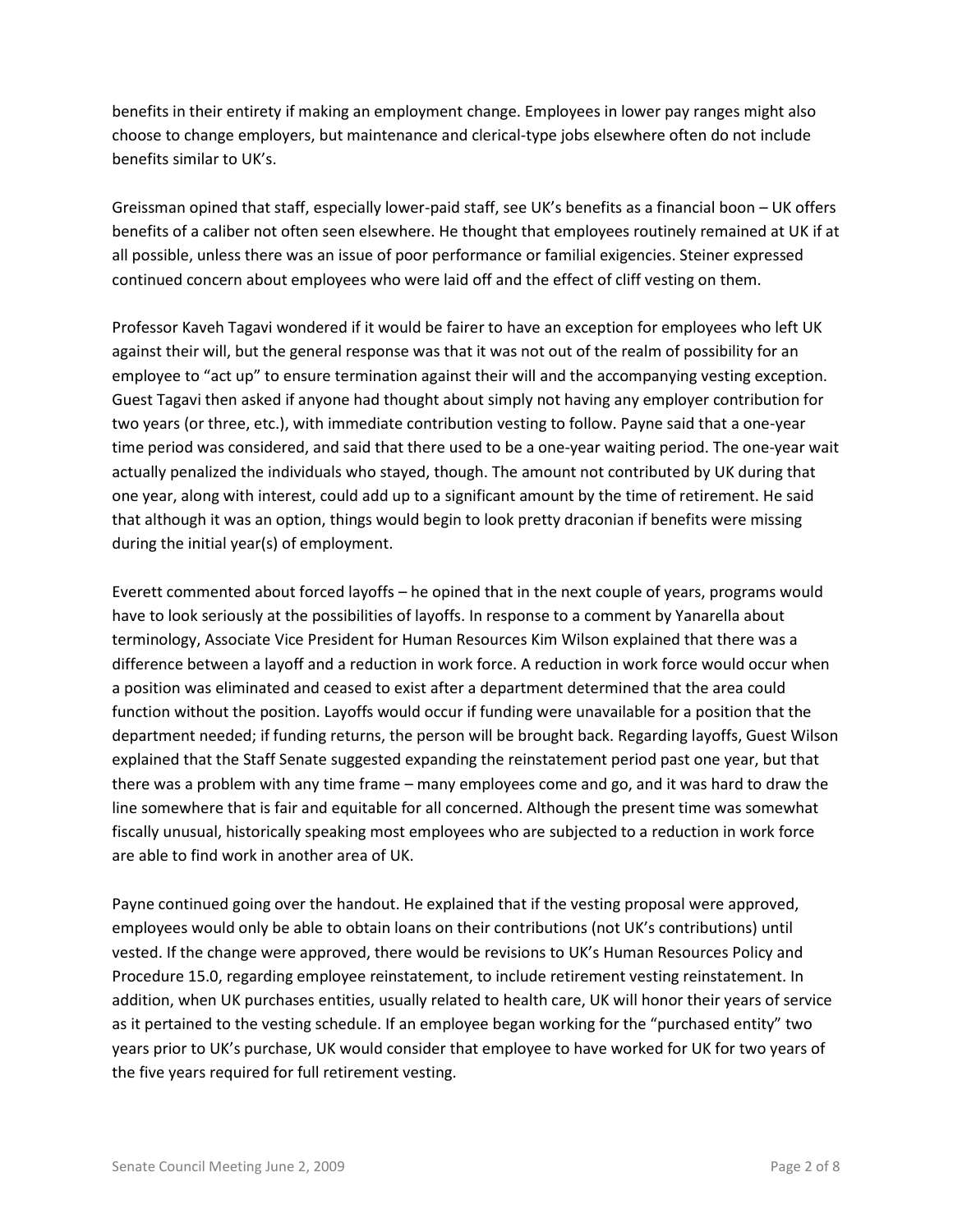Wood posed a question – if there is a tenured faculty member at the University of North Carolina with a TIAA-CREF (one of UK's two retirement carriers) account and s/he comes to UK to serve as college dean, would that person be told to wait five years for vesting? Wilson replied that the desire was not to make someone wait, but rather offer an incentive to stay.

Returning to the handout, Payne explained that both the employer and employee's contributions would be shown on the retirement statement. If an employee whose UK contributions were not vested were to die, UK's contributions would be automatically and immediately vested and given to beneficiaries. If an employee were to become disabled, UK would continue to make contributions, but those contributions would not be vested until five years of service.

Wood expressed concern about upwardly mobile administrators. She perceived that the average duration of deans of the College of Arts and Sciences was less than five years. Payne said that if there was an issue, the differential could be addressed with an increased salary. Wood said that her concern also applied to chairs, directors, etc. and that such a change would hamper recruitment efforts.

Anderson asked if there was any discussion about offering an exception for someone brought to UK for an employment period of less than three years in duration. Anderson referred to an example she witnessed at another institution, and said that in that case, the issue was health care and the person received an offer which included payment for health insurance. Payne suggested that case pertained to an individual who could buy into a state pension, which was not applicable to UK. He reiterated that if someone were at UK for only a short period, the retirement vesting differential could be made up with salary numbers.

Wilson stated unequivocally that no exceptions could be made for retirement vesting if the proposed changes were approved. Any exception would jeopardize the tax exempt status of the entire plan, so issues such as those raised by Anderson would have to be addressed in some way other than an exception to the proposed policy.

Steiner wondered how long it would take to save substantial amounts of money. Referring to UK's ongoing revision of its general education program, Steiner said that lecturers would be relied upon more and more. He asked Payne to address how lecturers would be affected. Payne said that if a lecturer was in a regular, .75 FTE or greater position, the lecturer would still be able to "earn" the employer contribution. Wilson acknowledged that the proposed change was a big change, and that no one really liked it, but recognized it as a change that would hurt the least. She added that she hoped the policy change would be reversed at some point in the future, when economic times were better.

Steiner noted that he had not heard any discussion about alternatives. The SC had urged discussions about faculty thoughts on saving money, etc., but that had not happened. Although a change to the vesting policy was an option, he opined that it was only one option, of which faculty would not approve. He said he did not think that the savings from the proposed change would kick in for three to four years, definitely not immediately. Wood stated her support for Steiner's comments, saying that the proposed change was draconian act, which was not warranted at the present time, adding that not all segments of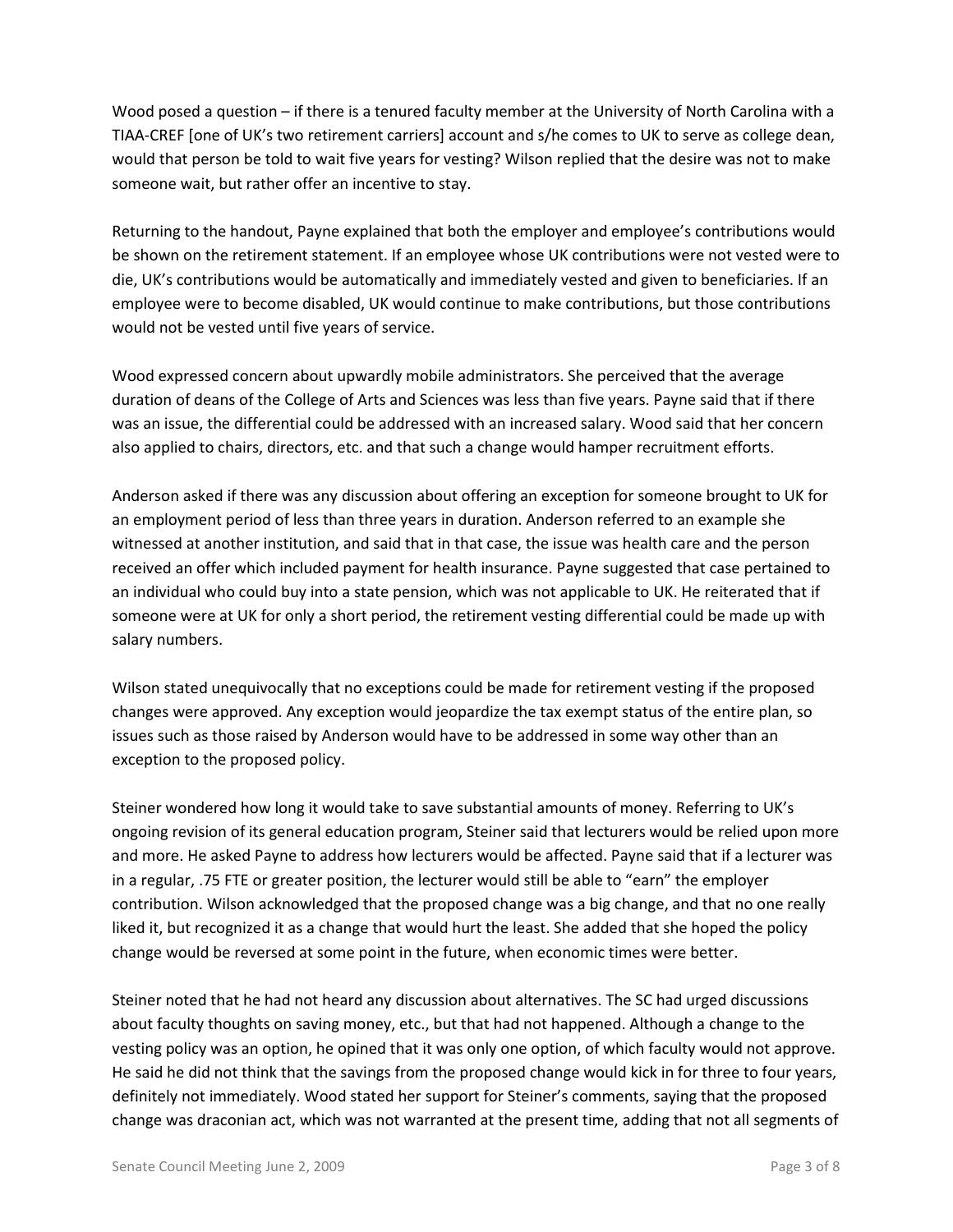the university were going without raises. Greissman said that to save real amounts of money, UK would have to commit to cutting entire programs, which has not even been discussed.

Steiner suggested that increasing undergraduate enrollment at a revenue neutral time would add students and could be structured in such a way as to increase the tuition revenue stream. Greissman disagreed, saying that faculty would be irate if enrollment increased prior to increases in the numbers of faculty. Although UK had a wonderful plan to increase student enrollment via the Top 20 Business Plan, which was predicated on faculty growth, the Commonwealth did not offer sufficient funding to continue moving forward. Steiner said that while there was marked growth, there was no investment in undergraduate education.

Greissman spoke at length regarding funding suggestions and the proposed retirement vesting change. He stated that the proposed changes were an attempt to deal with the current fiscal situation without draconian measures; an alternative would be to discuss personnel staffing. He noted that with the amount of money invested in bringing faculty and senior administrators to campus, it would be a miserable failure if the person left UK after three or four years. Greissman acknowledged Woods' concern about attracting deans, etc., but said that the trumping counterpoint would be that UK cannot bring in senior individuals under the assumption that they would be leaving soon. To make employment the most attractive, there needed to be an attractive benefits package, and the matching retirement funds were indeed unique to UK.

Payne explained that with UK's benchmarks and their defined benefits plans, an employee could be in a state plan with defined benefits, but there was typically a waiting period of five years for vesting, which was a standard length of time. With a defined contribution plan, such as UK's (which is often an optional plan elsewhere), the vesting period (if any vesting were available) ranged between one and five years.

Referring to her disciplinary field, Wood explained that statisticians are trained to solve problems. She asked for clarity regarding what exact problem the University was attempting to solve with the proposed changes. Payne replied that part of the issue was a second consecutive year of no salary increases for employees, with the potential of a third year. Wood asked if the proposed changes were being presented in the spirit of saving money now in order to provide potential raises in the future. She wondered why, while people in the hospital were getting raises, there was a desire to cut retirement funds for faculty and staff on main campus to allow for future pay raises. Payne corrected her, saying that the retirement changes would be in effect for the hospital, as well. Wood expressed agreement with Steiner's comments, saying that there was a better way to go about addressing UK's fiscal needs.

Professor Stephanie Aken expressed confusion with Payne's comments – Guest Aken thought the result of the proposed change would be a return of "non-vested" funds back into the retirement plan. Payne explained that under the proposed change, once an employee left UK, UK would notify the retirement carrier that the money had not been vested. There would be one big forfeiture account, which would be used for future retirement contributions. UK can then decrease the amount it normally sets aside for retirement contributions since that pool of forfeiture funds will be available. Thus, the money that would have been spent on retirement vesting could be reallocated to benefits and salaries. He said he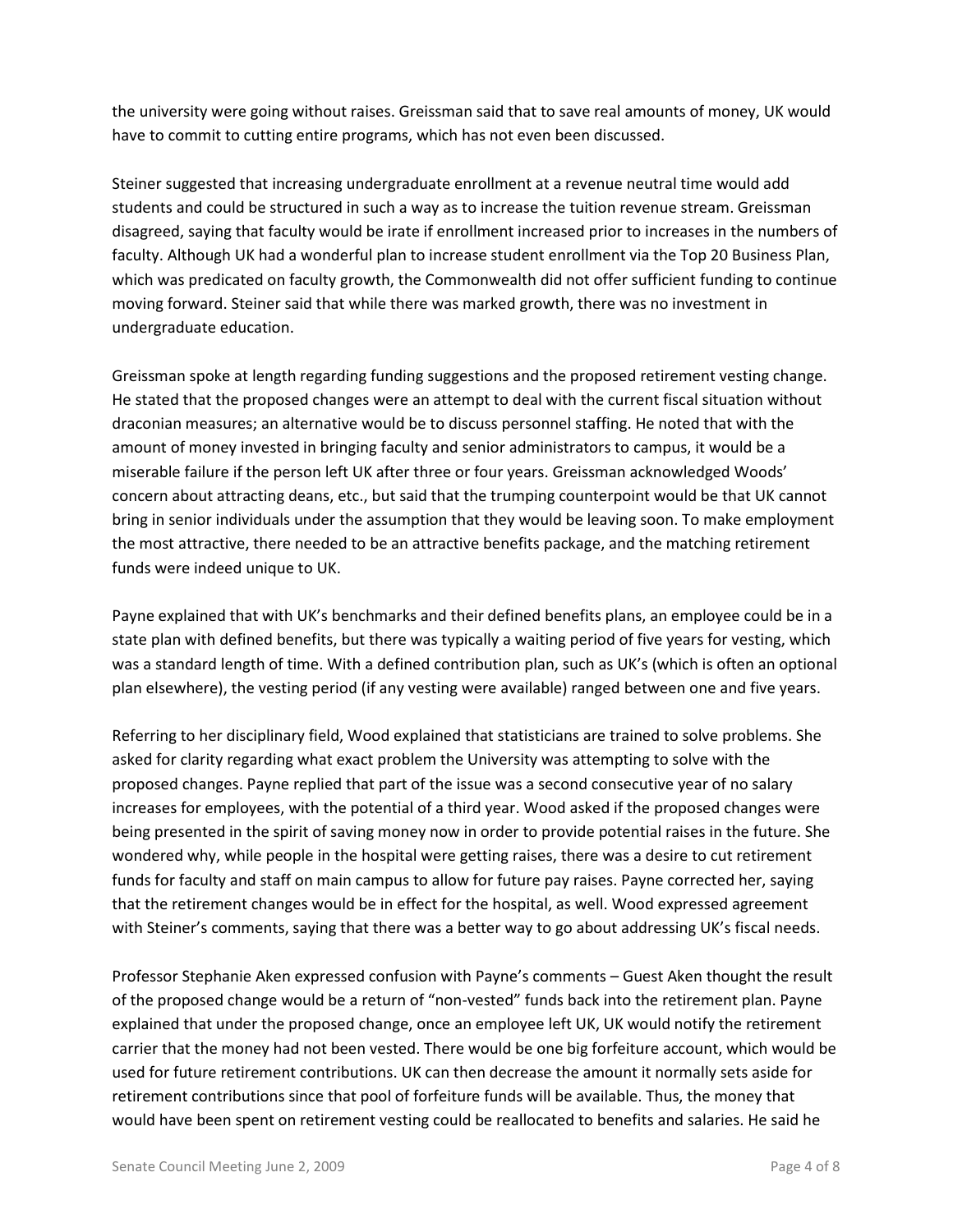would personally suggest that the money from non-vested accounts be used for salary increases. Payne noted that the non-vested money could also theoretically be used to save about 38 employment positions. Since 98% of UK's budget is used for personnel-related items, the non-vested money could be used to save salaries, increase salaries, or save or lower benefit costs.

Everett expressed concern for the effect the proposed changes would have on lecturers. He asked if there was any thought on what to do to help mitigate negative effects on lecturers who work at UK for a year or two, then are not needed (and not employed) for a year or so, and then come back. Under the proposed changes, Everett thought that lecturers in that position would lose the opportunity to be vested. Greissman said that while he could not answer for all of campus, from his perspective lecturers were not used in that fashion. He spoke to the importance of lecturers' contributions to UK, especially in colleges such as Arts and Sciences, and said that many instructional plans rely on lecturers. Greissman said that the tricky part was to find ways to stabilize UK's budget, which would in turn put lecturers in a better position. It would be difficult to find \$5 million in savings (which could be the result of the retirement vesting changes) anywhere else, except through program or personnel cuts. The problem was not so much how to find incremental savings, but how to find substantial amounts of savings quickly without affecting personnel.

Professor Jeff Dembo, referring to UK's benchmarks and the Top 20 Business Plan, said that recruitment was a very important issue. There are a finite number of shining stars, who will look at offers very carefully before making a commitment; UK needs a competitive edge. Guest Dembo posed a question – UK has lost out on competitive faculty salaries since UK still has not caught up to benchmark salary levels, and retirement health benefits have already been cut, so at what point will UK lose any competitive edge? Will the proposed retirement vesting changes put UK even further behind?

Wood referred to her recent past as a department chair – she said that UK was not only competing with the customary benchmarks, but also with Harvard, Yale, etc. The Department of Statistics was recently recognized as being in the top 11 public universities' statistics departments, and in the top 13 of all universities. Salaries, workload and benefits must all be competitive to recruit the best faculty. The key to building and maintaining a good department in the easiest and cheapest way is to bring in bright young faculty. Wood stated that Nobel laureates could be brought in for three years, but successfully recruiting young faculty is the key to building a good program.

Referring to Steiner's comments, McCorvey suggested that there be a faculty-wide competition to solicit suggestions on how UK could save money. Although it might not help with the issue at hand, it would be an interesting and creative way to identify possible financial savings. Steiner added that undergraduate enrollment expansion could also increase UK's revenue stream.

Yanarella stated that he wanted to have sufficient time for SC deliberation. The Chair asked if there were any other issues needing discussion. Wilson asked if there were any questions. Aken commented that it was unfortunate timing, being that many faculty had left campus for the summer. She recalled that the vacation accrual issue came up around the same time last year (too late for a robust faculty discussion)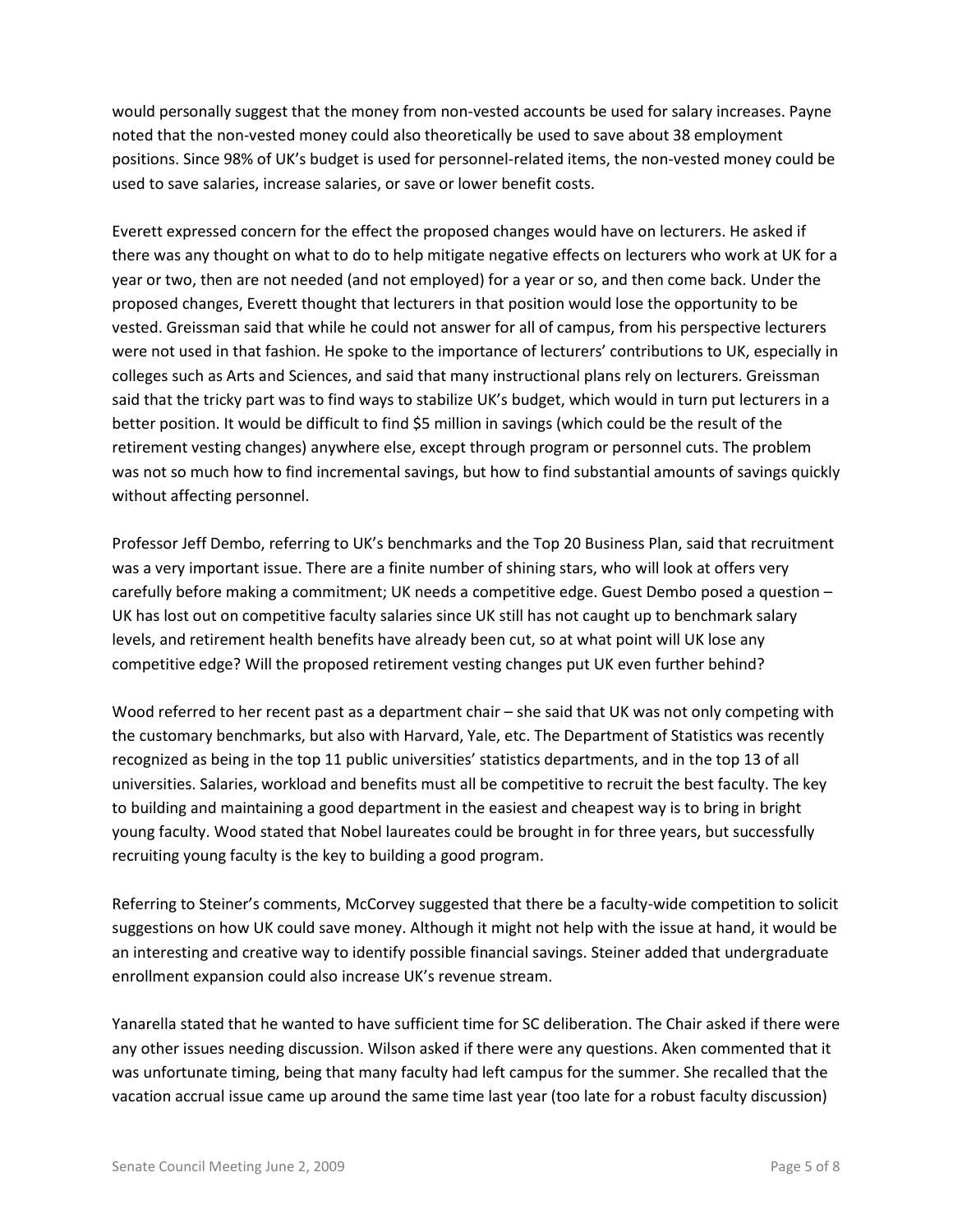and that there were still hard feelings about that change. She said this was the same type of situation, all over again.

The Chair asked Greissman to explain what Greissman, on behalf of the Provost, wanted as the outcome from the day's meeting. Greissman responded that a basic issue was that of time for sufficient discussion. If SC members thought there had not been enough time for discussion, that perception should be stated plainly. In response to a question from Yanarella, Greissman said that the proposed administrative change to retirement vesting would go to the Board of Trustees (BoT) at some point. SC members had the option of saying that the proposed changes should proceed, or that there was not enough time for discussion, and that more deliberative time was needed.

Wilson said that the latest the proposed changes should go to the BoT would be at the September 2009 BoT meeting. Referring to the lengthy faculty hiring cycle, she noted that faculty were sometimes contacted years in advance and she wanted to avoid a situation in which offers were being made that included a benefits package that could potentially change. She asked those present to spread the word about the proposed changes, so that hiring officials would be aware.

Greissman added that the health care colleges' hiring practices did not usually conform to any timetable, but main campus faculty hires usually took place on or after July 1. He wondered if it would be problematic if the effective date of the proposed changes was to be January 1, since faculty who would be given offer letters in October for July starts and those individuals who were given offer letters earlier for an April 1 start would have different benefits. Wilson said that only faculty on the payroll prior the vesting change would not be affected, regardless of any offer letter. She added that the savings analysis was based on a January 1 effective date.

Steiner asked if the decision to change the retirement vesting policy was already a *fait accompli*, and if the only real issue at hand was the implementation date. Greissman said that if the SC recommended delaying deliberations until September 1, that date would still preclude faculty conversations and the proposal could just as well go to the BoT in June. Wood said that if the proposal was not sent to the BoT until October, it would provide an opportunity for the majority of faculty to weigh in on the discussion. Greissman replied that there was a give and take involved – the more time that is taken prior to implementing the proposed change, fewer savings would be realized.

The Chair opined that if he, as a rank-and-file faculty member, returned to campus in the fall to learn that the proposed retirement vesting changes were going to the BoT at roughly the same time, it would be perceived as the University purposely taking action over the summer when faculty were gone. He thought that if the intent was for a January 1 or July 1 implementation date, a review at the October BoT meeting would not be too late.

Anderson offered a description of how important this issue was to faculty; she routinely sent out queries to Nursing faculty during her tenure on the SC, and she would routinely receive a couple replies but as a result of an email sent out at 11:35 pm (the night before) about the proposed changes, she had received over 15 responses prior to noon. She thought that the majority of concerns expressed during the day's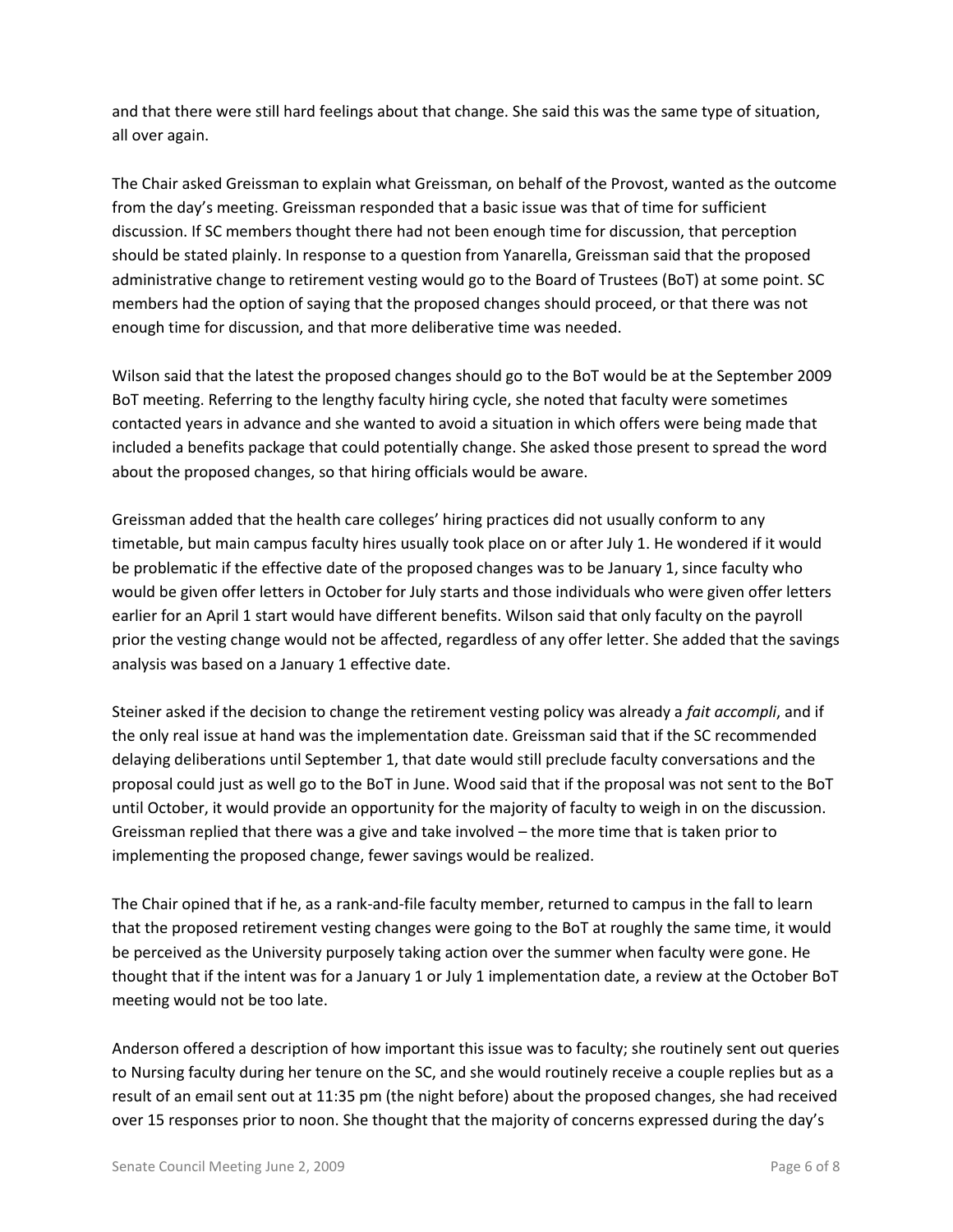meeting pertained to recruitment and that if time were taken for a discussion, instead of just changing the policy over the summer, a July 1 effective date was still doable. She described it as a moral issue to allow faculty sufficient time to deliberate on the proposed change. Aken said that she had received a number of comments referring to the perception of gradual yet continued chipping away of benefits.

There being no further questions, the invited guests departed, leaving only the SC members and Dembo.

The Chair thanked SC members and Dembo for attending the meeting on such short notice, adding that he thought the proposed changes to be of such import that he had invited Dembo, a past SC chair, to be involved in the deliberations.

SC members offered a variety of comments during the ensuing discussion, some of which are listed below.

- More and more often major administrative changes seem to be made over the summer when many faculty members are not on campus.
- There was a lack of discussion about alternatives to the proposed vesting change.
- If UK does not look more carefully at what the "new normal" will be after the economy settles down and proceeds without expanding the range of options, even more unpleasant proposals will be appearing.
- UK seems to be only reacting to issues, as opposed to being proactive.
- There have been two recent Herald-Leader editorials suggesting that the UK Athletics Association could afford to contribute more than is currently contributed to UK's general fund.
- If rumors are correct that other UK corporation fund balances are being used to shore up losses at the hospital, where does that leave those other funds?
- A plan as drastic as the presented changes to vesting practices should be more than an Human Resources plan presented to people behind closed doors as a *fait accompli*.
- The proposed change should be better framed in terms of how the saved money will be spent suggesting that the savings would be used for minimal raises was upsetting.
- The anticipated savings during the first year (approximately \$364,000) is not nearly enough to give everyone a raise.
- It does not seem unreasonable for the UK Athletics Association to begin contributing more than just over \$1 million to UK's general fund, since their budget next year will grow by more than \$5 million dollars.
- There are alternatives to the proposed change, and they should be discussed across campus.
- In light of the proposed retirement vesting policy change to raise \$5 million in five years, it would be most effective to offer a concrete, alternative proposal.
- It was not clear if the money "saved" would return to a vesting pool, or used in some other fashion.
- Those employees with the most to lose (instructors, lecturers, low-paid staff, etc.) would be affected the most. Those same individuals are also the employees who are most likely to be laid off.